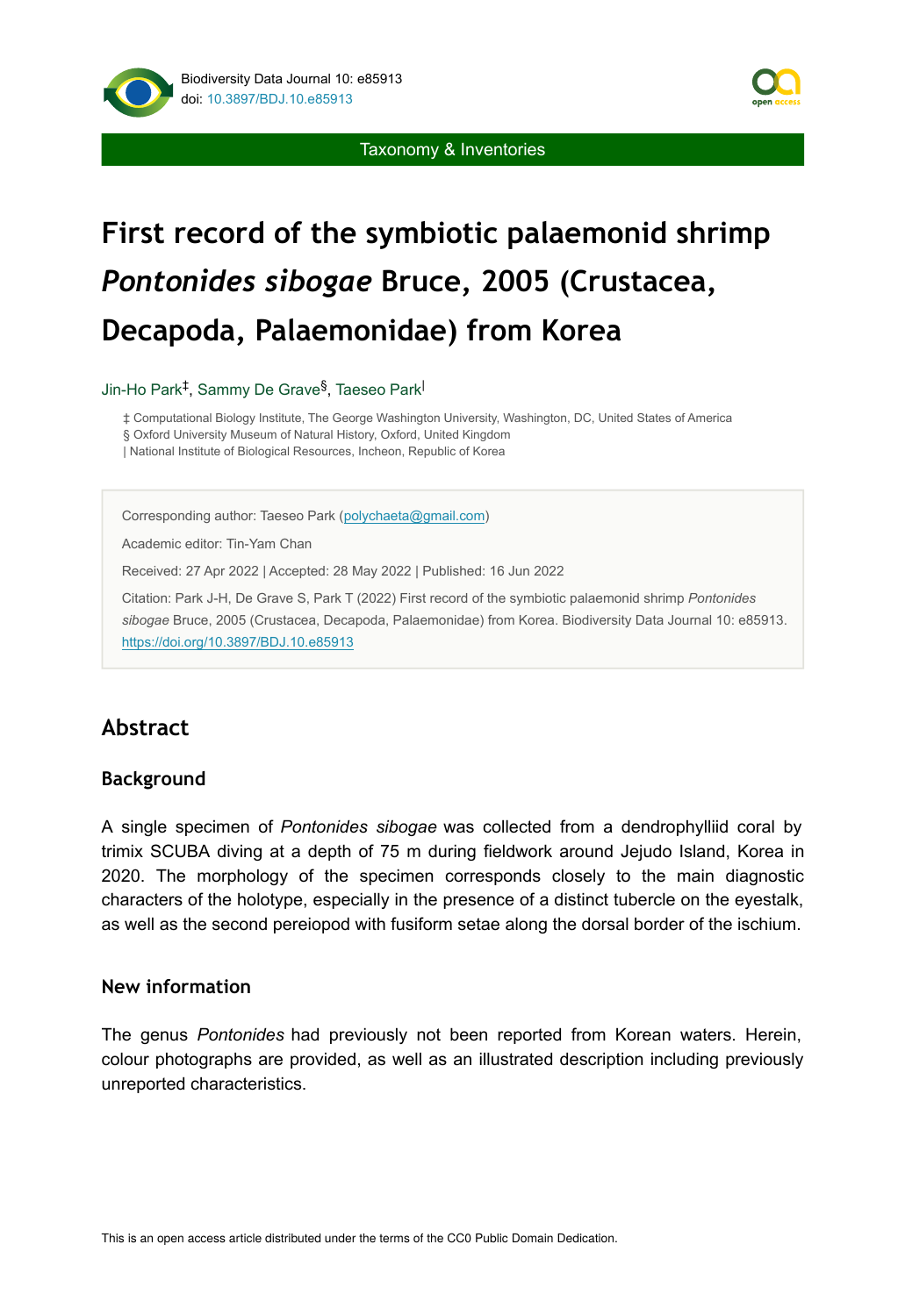## **Keywords**

Caridea, Palaemonidae, *Pontonides sibogae*, dendrophylliid coral symbiont, new record, Korea

# **Introduction**

The genus *Pontonides* Borradaile, 1917 currently comprises seven hexacoral-associated species from tropical to temperate waters on the Indo-West Pacific: *Pontonides maldivensis* (Borradaile, 1915) (type species); *P. unciger* Calman, 1939; *P. asperulatus* Bruce, 2005; *P. loloata* Bruce, 2005; *P. sibogae* Bruce, 2005; *P. ankeri* Marin, 2007; and *P. tatianae* Marin, 2007 ([Borradaile 1915,](#page-10-0) [Borradaile 1917](#page-10-1), [Calman 1939](#page-10-2), [Bruce 2005](#page-10-3), [Marin](#page-11-0) [2007](#page-11-0), [De Grave and Fransen 2011\)](#page-10-4). The genus is well known for its cryptic colour pattern, mimicking the background colour pattern of their host species ([Marin 2007\)](#page-11-0).

[Holthuis \(1952\)](#page-11-1) reported upon a single specimen of *Pontonides unciger* which was collected by a dredge in a depth of 70 m from the Sape Strait in Indonesia during the Siboga Expedition in 1899. He provided a detailed description with illustrations of the lateral habitus, mouthparts, the first three pereiopods as well as the fusiform setae on the ischium of the second pereiopod. [Fujino and Miyake \(1969\)](#page-10-5) reported upon ten specimens of *P. unciger*, which were collected from the branches of the scleractinian coral *Dendrophyllia ijimai* Eguchi, 1965 collected by fishing gill nets from the Amakusa Islands, Japan, between 55 and 75 m. They described and illustrated sexual dimorphism and variation in the second pereiopods, as well as the presence of fusiform setae on the ischium of the second pereiopods. [Heard \(1986\),](#page-10-6) when establishing the new genus *Pseudopontonides* Heard, 1986, suggested the existence of a *P. unciger* species complex, based on host specificity. [Bruce \(2005\),](#page-10-3) when discussing previous records of *P. unciger*, established a new species (*P. sibogae*), based on the specimen assigned by [Holthuis](#page-11-1) [\(1952\)](#page-11-1) to *P. unciger*, using the presence of the tubercle on the eyestalk as a diagnostic character. The material described by [Fujino and Miyake \(1969\)](#page-10-5) under the same name was also considered to belong to the new species. [Marin \(2007\)](#page-11-0) provided several underwater photographs of *Pontonides* cf. *sibogae* on their host coral, *Dendrophyllia* sp., from an unspecified location in Japan. No further records of the species are known to date.

During fieldwork in the waters surrounding Jejudo Island, Korea in January 2020, a single specimen of *P. sibogae* was collected on a scleractinian dendrophylliid coral by trimix SCUBA diving at a depth from 75 m. In the present study, we recorded this species and indeed, the genus as a whole, as a new addition to the Korean fauna, including colour photographs, illustrations and a detailed description.

# **Materials and methods**

Faunal surveys around Jejudo Island, Korea were organised in 2020 jointly by Seoul National University (SNU), the Marine Biodiversity Institute of Korea (MABIK) and the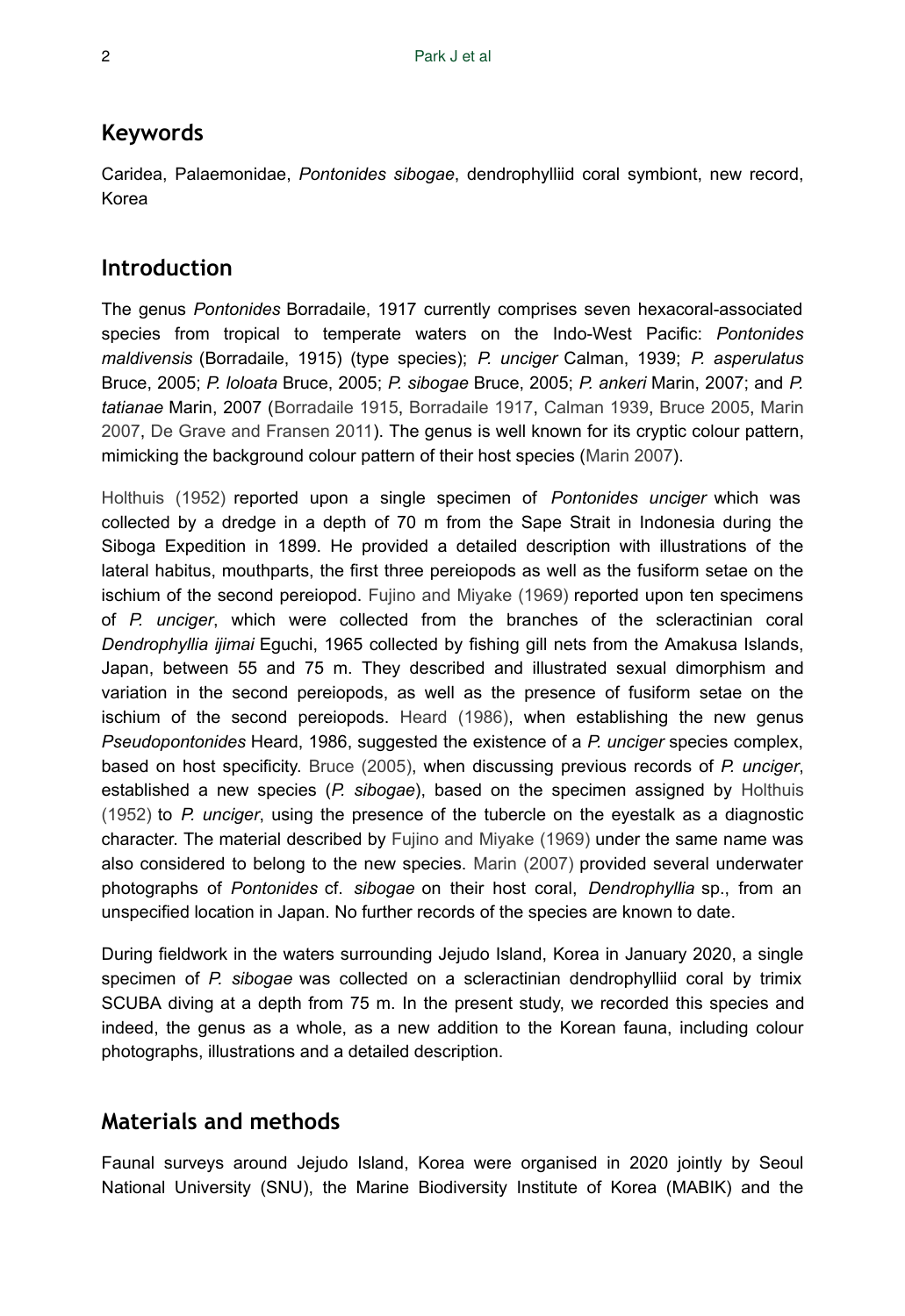National Institute of Biological Resources (NIBR). A single specimen of *Pontonides sibogae* was collected from the scleractinian dendrophylliid coral *Dendrophyllia* sp. with the aid of trimix diving at a depth of 75 m in Munseom Islet. Habitats were recorded using a digital camcorder (GoPro5; GoPro, US) in an underwater housing (DC-163Pro; Deepcube, Korea). Photographs of the specimen were taken using a digital camera (D850; Nikon, Japan) with a high-definition lens (Nikon AF-S VR Micro-Nikkor 105 mm f.28.G IF-ED; Nikon, Japan). Field collection number (fcn) was recorded and the sample preserved in 80% ethanol for morphological and molecular examinations. Morphological characteristics were observed using a stereomicroscope (M205C; Leica, Germany). Images for digital drawings were taken and postorbital carapace length (pocl, in mm) was measured from the postorbital margin to the posterior dorsal margin of the carapace using a microscopemounted digital camera (MC170; Leica, Germany) and Leica software (Leica Acquire 3.45; Leica, Germany). Digital line drawings were made using Helicon focus software (Helicon focus 7.5.6, Ukraine) and a drawing tablet (Wacom Intuos Pro PTH-660, China) with Adobe Illustrator software (Adobe Systems, USA) following the method described by [Coleman](#page-10-7) [\(2006\)](#page-10-7). Material is deposited into NIBR, Incheon, Korea.

## **Taxon treatment**

## *Pontonides sibogae* **Bruce, 2005**

• <https://www.marinespecies.org/aphia.php?p=taxdetails&id=389607>

## **Nomenclature**

*Pontonides sibogae* Bruce, 2005 - [Bruce 2005](#page-10-3) [377, type locality: Sape Strait, Indonesia, 8°23.5' S 119°4.6' E]; [De Grave and Fransen 2011](#page-10-4) [370].

*Pontonides unciger* - [Holthuis 1952](#page-11-1) [249, figs. 108–112]; [Fujino and Miyake 1969](#page-10-5) [87, fig. 1]; [Heard 1986](#page-10-6) [480, Table 1]. (not [Calman 1939](#page-10-2))

*Pontonides* cf. *sibogae* - [Marin 2007](#page-11-0) [fig. 11C–E].

#### **Material**

a. scientificName: *Pontonides sibogae* Bruce, 2005; scientificNameID: urn:lsid:marinespecies.org:taxname:389607; kingdom: Animalia; phylum: Arthropoda; class: Malacostraca; order: Decapoda; family: Palaemonidae; taxonRank: species; nomenclaturalCode: ICZN; genus: *Pontonides*; specificEpithet: *sibogae*; higherGeography: East Asia; Korea; Jejudo Island; Munseom Islet; waterBody: West Pacific Ocean; island: Jejudo Island; country: Korea; countryCode: Korea/KR; locality: SW Munseom Islet, 33.225092° 126.563375°, 75 m in depth (fcn JH1109); verbatimDepth: 75 m; decimalLatitude: 33.225092; decimalLongitude: 126.563375; samplingProtocol: Trimix SCUBA diving; eventDate: 2020-01-15; fieldNotes: from a colonial dendrophylliid coral *Dendrophyllia* sp. (leg. DM Lee); individualCount: 1; sex: female; lifeStage: adult (pocl 2.4 mm); preparations: whole animal; dissected (mouthparts, pereiopods) (ETOH); reproductiveCondition: ovigerous; recordNumber: JH1109; recordedBy: Jin-Ho Park; Damin Lee; Sang-Hui Lee; identifiedBy: Jin-Ho Park;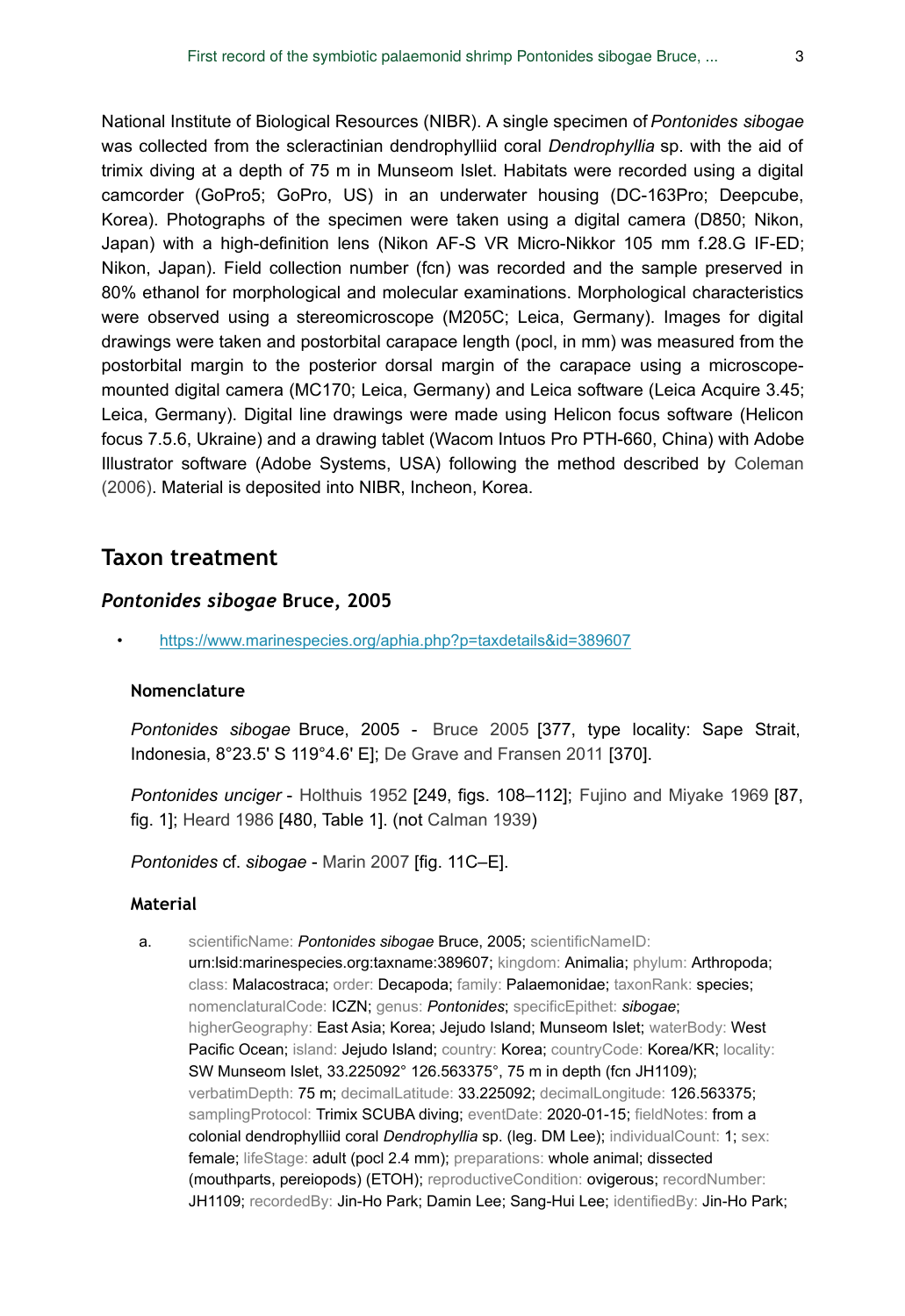language: kr & en; institutionID: NIBRIV0000896187; collectionID: fcn JH1109; institutionCode: National Institute of Biological Resources (NIBR)

#### **Description**

Small-sized palaemonid shrimp, body flattened dorsoventrally.

Carapace (Fig. [1](#page-3-0)A and B) smooth, with two low dorsal tubercles on sides of mid-line, without hepatic tooth. Rostrum short, extending to about 0.8 of first segment of antennular peduncle, toothless, elevated basal crest; lateral carina developed, connecting with supraorbital carina medially. Supraorbital carina well developed, with distinct tooth, expanding to proximal peduncle of eye, forming supraocular eave. Ocular orbit well developed, concave. Inferior orbital angle well-developed, extending ventrad below antennal tooth, roundly produced in lateral view, slightly embracing antennal basicerite. Antennal tooth small and slender, situated along upper margin of inferior orbital angle. Pterygostomial angle roundly produced, non-dentate.

<span id="page-3-0"></span>

#### Figure 1. doi

*Pontonides sibogae*, ovigerous female (pocl 2.4 mm) from Munseom Islet, Jejudo Island, Korea (NIBRIV0000896187). **A** carapace and appendages, lateral; **B** idem, dorsal; **C** third to sixth abdominal segments, telson and right uropod, lateral; **D** fifth and sixth abdominal segment, telson and left uropod, dorsal; **E** posterior margin of telson, dorsal; **F** left uropodal exopod, distolateral angle, dorsal.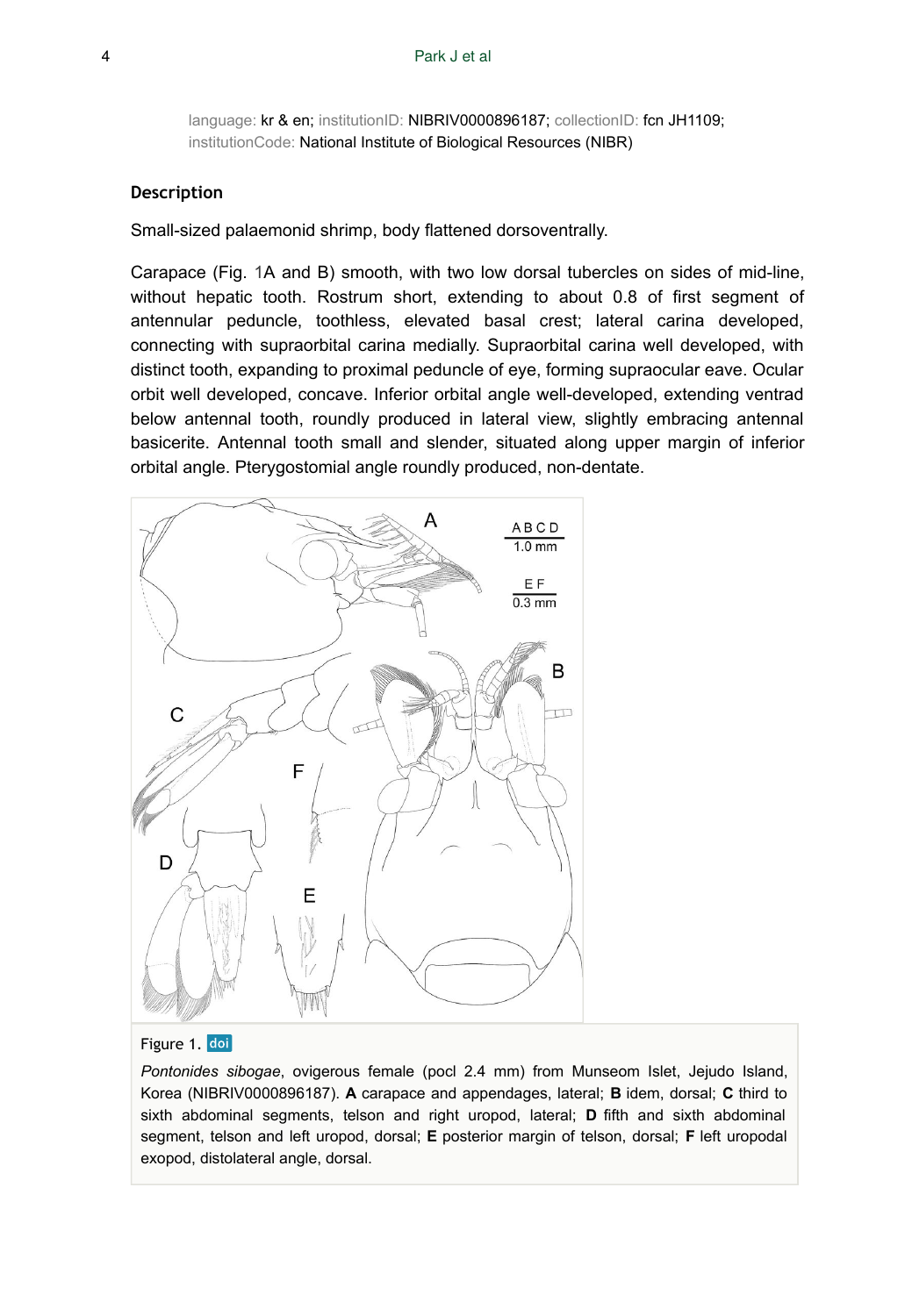Abdominal pleura of first to fifth somite rounded (Fig. [1C](#page-3-0)). Sixth abdominal somite about 1.5 times as long as dorsal length of fifth somite. Posterolateral angle broadly subtriangular in shape, pointed, posteroventral angle acute.

Telson (Fig. [1](#page-3-0)D and E) about 0.6 of pocl, about 2 times longer than maximal width; dorsal surface with numerous fusiform setae longitudinally; two pairs of dorsal spiniform setae, subequal in size, at about 0.5 and 0.8 of telson length, respectively, posterior margin with three sets of spiniform setae, lateral posterior spiniform setae short, about 0.45 of length of intermediate pair, intermediate pair long and stout, smedian pair with three spiniform setae, about 0.6 of intermediate pair length, distally setulose.

Eye (Fig. [1](#page-3-0)A and B) with ellipsoid cornea, obliquely set on eyestalk, without nebenauge; eyestalk with distinct tubercle anteriorly.

Antennule (Fig. [1](#page-3-0)A and B) with proximal article of peduncle with convex anterior margin, acute distolateral tooth overreaching intermediate segment, without ventromesial tooth; stylocerite short, sharply pointed, reaching to about 0.4 of proximal article. Intermediate and distal segment short, together equalling about 0.5 of proximal segment length. Upper flagellum biramous, with proximal four segments fused on right side (three on left side), fused part and short ramus with aesthetascs, longer free ramus filiform. Lower flagellum slender, filiform.

Antenna (Fig. [1A](#page-3-0) and B) with stout unarmed basicerite; carpocerite reaching about 0.7 of scaphocerite; scaphocerite ovoid, about 1.7 times longer than maximal width, acute distolateral tooth situated at about 0.8 of scaphocerite length, exceeded by distal lamella.

Mandible (Fig. [2A](#page-5-0)) without palp. Molar process robust, with six blunt teeth, without setae. Incisor process with four distal teeth, central pair smaller than outer pair.

Maxillula (Fig. [2](#page-5-0)B) with bilobed palp. Upper lacinia stout, with six robust spines and several setae distally. Lower lacinia with several setae distally.

Maxilla (Fig. [2C](#page-5-0)) with tapering non-setose palp. Coxal endite obsolete, basal endite reduced to rounded lobe with mesial margin with long serrulose setae. Scaphognathite normal, about 2.4 times as long as broad, with marginal plumose setae.

First maxilliped (Fig. [2](#page-5-0)D) with distinct slender palp. Basal and coxal endites fused, with marginal serrulate setae. Exopod with large ovoid caridean lobe, far exceeding palp, with plumose marginal setae. Flagellum of exopod greatly reduced to small knob. Epipod large, widely triangular, bilobed.

Second maxilliped (Fig. [2](#page-5-0)E) with coxa unarmed, epipod lange, elongate, hooked. Basis without exopod. Propodal segment with simple spines. Dactyl dactylar segment well developed, deeply emarginate medially, with row of stout serrulate spines and simple setae.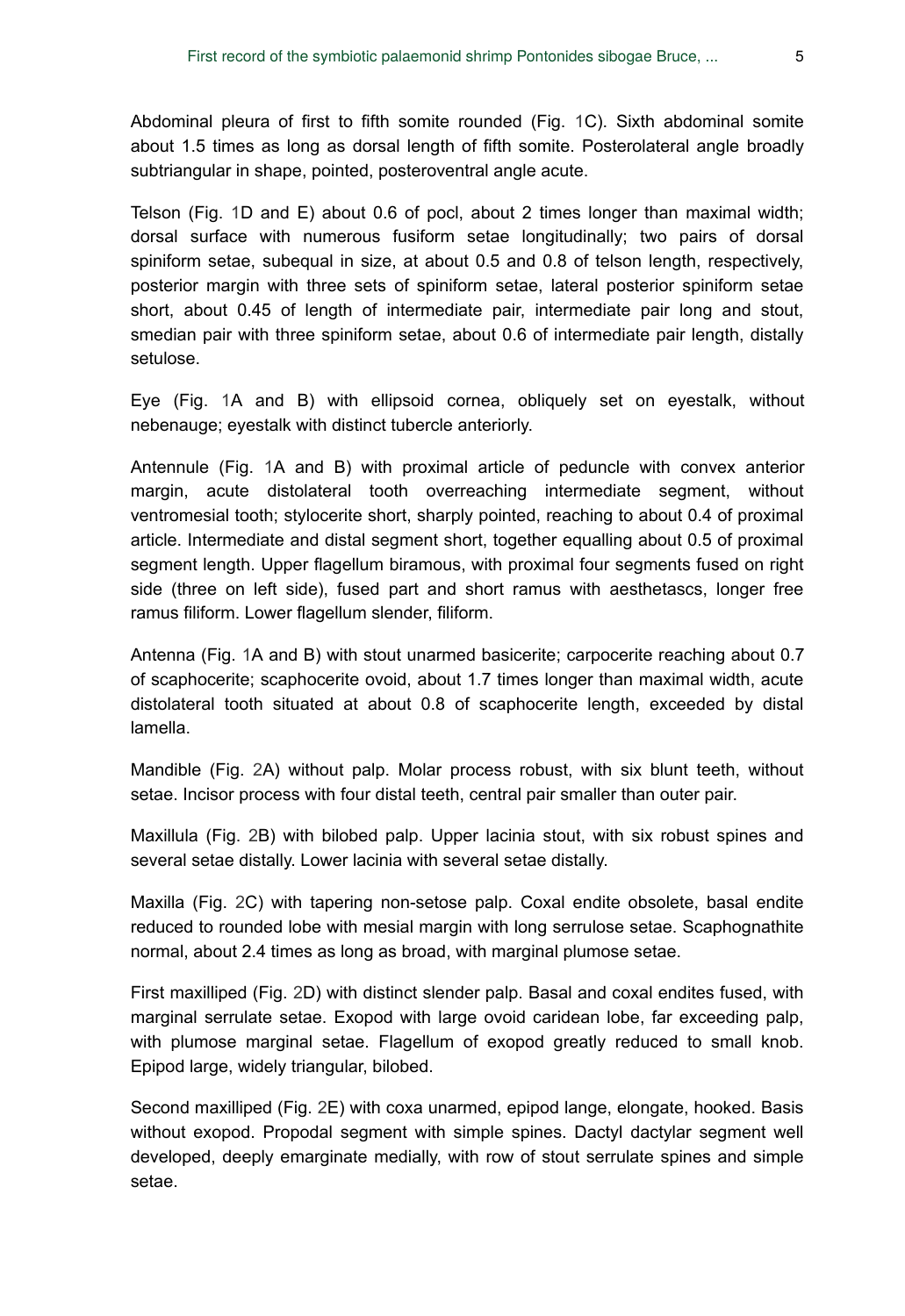<span id="page-5-0"></span>

## Figure 2. doi

*Pontonides sibogae*, ovigerous female (pocl 2.4 mm) from Munseom Islet, Jejudo Island, Korea (NIBRIV0000896187). **A** mandible, left side; **B** maxillula, left side; **C** maxilla, left side; **D** first maxilliped, left side; **E** second maxilliped, left side; **F** third maxilliped, left side.

Third maxilliped (Fig. [2F](#page-5-0)) with coxa with rounded lateral lobe, small, but distinct arthrobranch present. Basis completely fused with ischiomerus, about 4.3 times as long as maximal width, with long simple setae medially, exopod absent; lateral margin sparsely furnished with short simple setae. Penultimate segment about 0.24 length of antepenultimate segment, about 1.5 times longer than maximal width, with long and robust simple setae medially. Terminal segment as long as penultimate segment length, about 2 times longer than maximal width, with rows of serrulate and simple long setae medially.

First pereiopod (Fig. [3A](#page-6-0)) coxa and basis without special features. Ischium with simple setae. Merus about 0.95 of carpus length. Carpus about 1.45 times as long as chela, about 7 times as long as distal width, slightly tapering proximally. Carpo-propodal joint with medial cleaning brush. Chela about 4.2 times as long as maximal width, with subcylindrical palm; fingers (Fig. [3](#page-6-0)B) about 0.8 of palm length, with numerous terminal setae, cutting edges entire, situated mesially, tips hooked.

Second pereiopods similar in shape, unequal in size. Major second pereiopod (Fig. [3C](#page-6-0)) coxa and basis without special features. Ischium about 0.9 of merus length, with row of fusiform setae along dorsal margin, with simple setae along ventral margin. Merus about 0.6 of palm length, with short simple setae along ventral margin. Carpus about 0.3 of palm length, tapering proximally, unarmed. Chela (Fig. [3](#page-6-0)D) about 1.1 times as long as pocl, about 2.2 times as long as merus length, with numerous short simple setae along ventromedial margin. Palm cylindrical, smooth, non-tuberculate, about 3.4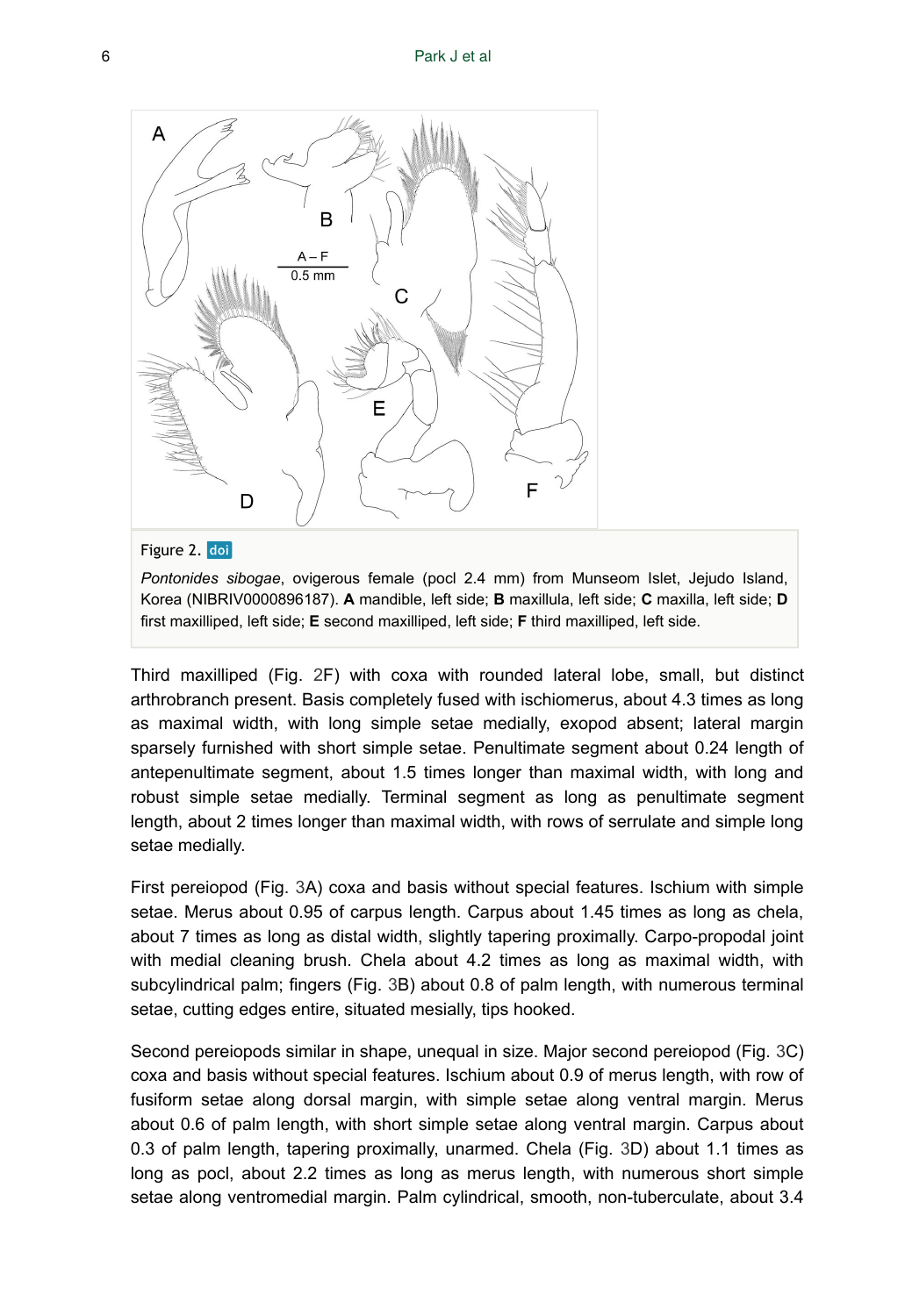times as long as dactylus, about 4.0 times as long as maximum width. Fingers (Fig. [3](#page-6-0)E) subequal in size, slightly curved mesially, with strong subacute demarcated tip, with simple setae; fixed finger with distinct tooth on cutting edge, large round tooth at about 0.8 of proximal cutting edge; dactylus slightly overreaching fixed finger, about 0.3 of palm length, with distinct tooth at about 0.7 of proximal cutting edge, proximal cutting edge entire.

<span id="page-6-0"></span>

#### Figure 3. doi

*Pontonides sibogae*, ovigerous female (pocl 2.4 mm) from Munseom Islet, Jejudo Island, Korea (NIBRIV0000896187): **A** left first pereiopod, lateral; **B** idem, distal portion of chela, lateral; **C** right second pereiopod, lateral; **D** idem, distal portion of carpus and chela, mesial; **E** idem, distal portion of chela, lateral; **F** left second pereiopod, lateral; **G** idem, distal portion of carpus and chela, lateral.

Minor second pereiopod (Fig. [3](#page-6-0)F) coxa and basis without special features. Ischium about 0.95 of merus length, with row of fusiform setae along dorsal margin, with simple setae along ventral margin. Merus about 0.75 of palm length, with short simple setae along ventral margin. Carpus about 0.35 of palm length, tapering proximally, unarmed. Chela (Fig. [3G](#page-6-0)) about 0.65 of pocl, about 1.8 times as long as merus length, with numerous short simple setae along ventromedial margin. Palm cylindrical, smooth, non-tuberculate, about 2.8 times as long as dactylus, about 3.2 times as long as maximum width. Fingers with entire cutting edges, with subacute demarcated tip, with simple setae; dactylus slightly overreaching fixed finger, about 0.35 of palm length.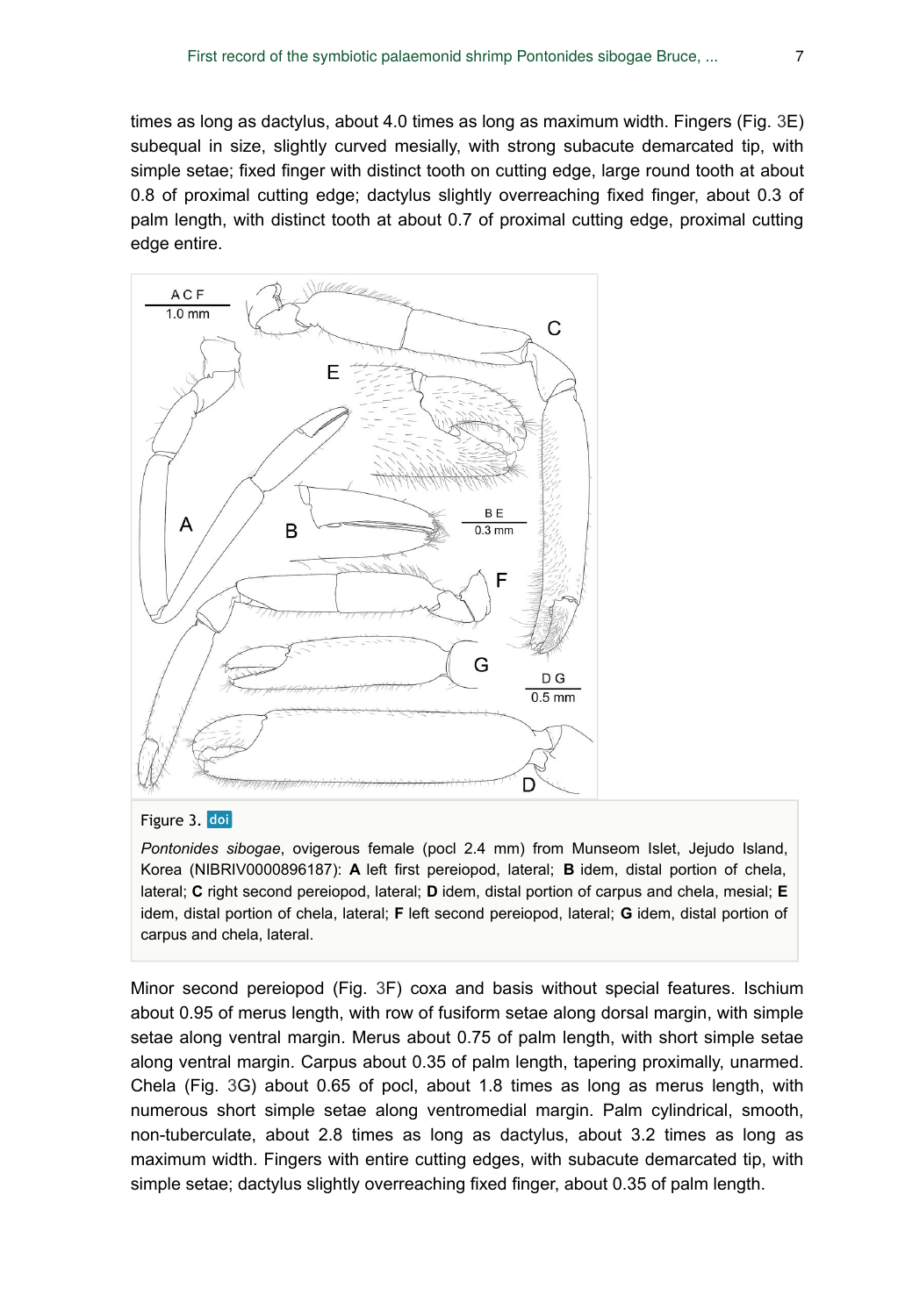Ambulatory pereiopods subequal in shape; left fourth pereiopod slightly shorter and more slender than right third and fifth; right ambulatory pereiopods subequal in length. Third pereiopod (Fig. [4](#page-7-0)A) coxa and basis without special features. Ischium about 0.45 of merus length, unarmed. Merus about 3.1 times as long as carpus length, about 3.8 times as long as maximal depth, unarmed. Carpus about 0.3 of propodus length, about 1.8 times as long as maximal depth, slightly tapering proximally, unarmed. Propodus about 2.2 times as long as dactylus length, about 5.3 times as long as maximal depth, sparsely setose, unarmed. Dactylus (Fig. [4B](#page-7-0)) about 0.45 of propodus length, about 4.1 times as long as proximal width, uniformly tapering distally, unarmed, with long unguis.

<span id="page-7-0"></span>

#### Figure 4. doi

*Pontonides sibogae*, ovigerous female (pocl 2.4 mm) from Munseom Islet, Jejudo Island, Korea (NIBRIV0000896187): **A** third pereiopod, lateral; **B** idem, distal portion of propodus and dactylus, lateral; **C** fourth pereiopod, lateral; **D** idem, distal portion of propodus and dactylus, lateral; **E** fifth pereiopod, lateral; **F** idem, distal portion of propodus and dactylus, lateral.

Fourth pereiopod (Fig. [4C](#page-7-0)) coxa and basis without special features. Ischium, merus and carpus about 0.4, 0.95, 0.35 of propodus length, respectively, unarmed. Propodus about 5 times as long as distal width, about 2.2 times length of dactylus, sparsely setose, unarmed. Dactylus (Fig. [4](#page-7-0)D) about 3.7 times as long as proximal width, uniformly tapering distally, unarmed, with long unguis.

Fifth pereiopod (Fig. [4E](#page-7-0)) coxa and basis without special features. Ischium, merus and carpus about 0.35, 0.8, 0.33 of propodus length, respectively, unarmed. Propodus about 6 times as long as distal width, about 3.3 times length of dactylus, sparsely setose, unarmed. Dactylus (Fig. [4F](#page-7-0)) about 3.4 times as long as proximal width, uniformly tapering distally, unarmed, with long unguis.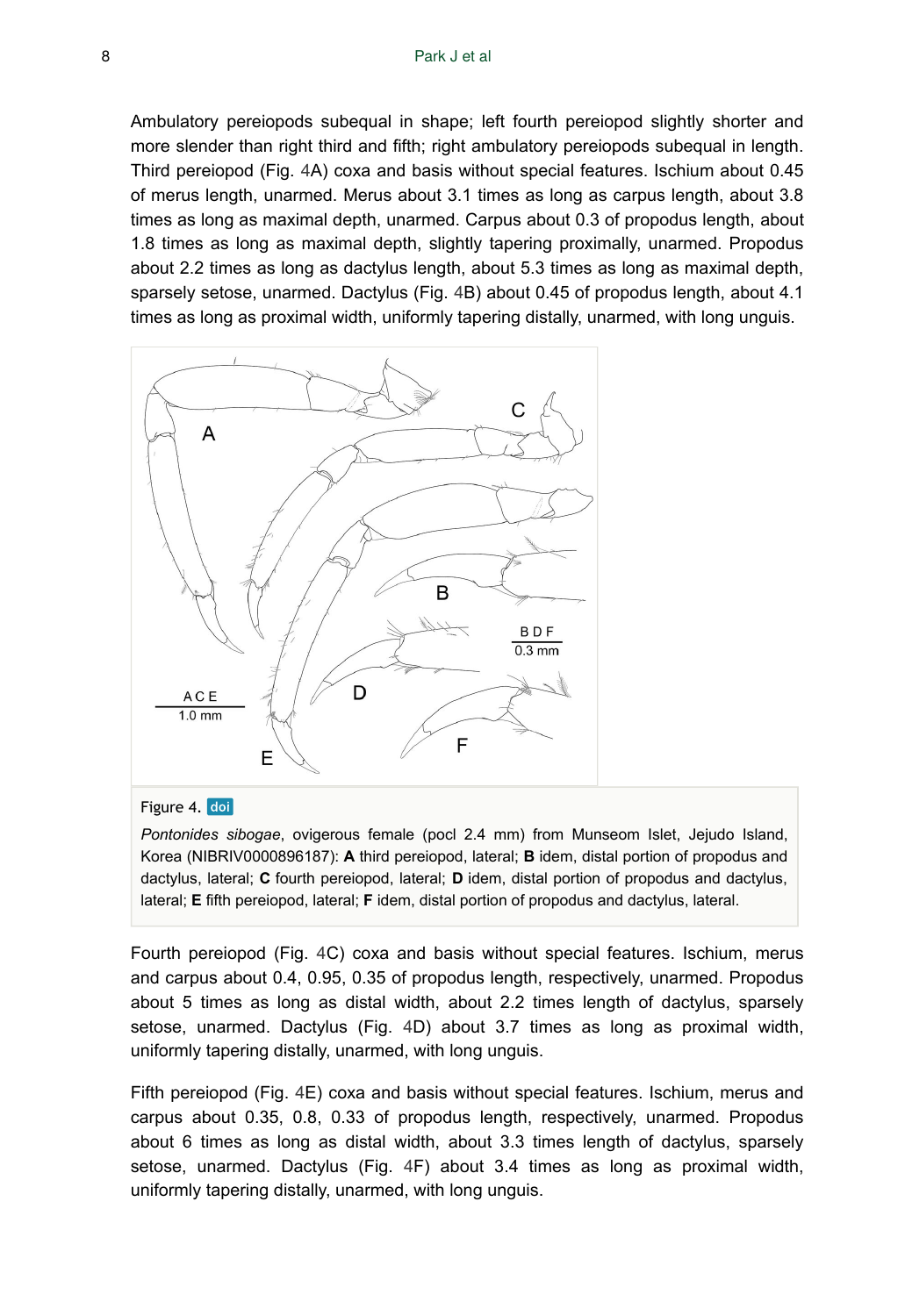Uropods (Fig. [1](#page-3-0)D) extending well beyond distal margin of telson. Protopodite unarmed laterally. Exopod subequal to exopod length, with lateral border almost straight, entire, terminating in a single mobile spiniform seta, without distolateral tooth (Fig. [1F](#page-3-0)).

**Colour:** The single collected specimen exhibits cryptic colouration in relation to the host species (Fig. [5](#page-8-0)). Body and appendages generally covered with orange chromatophores, with faint creamy-orange transverse bands from anterior to proximal at regular intervals (Fig. [5](#page-8-0)A and B). Telson and uropods predominantly transparent with white and yellow chromatophores (Fig. [5B](#page-8-0)). Pereiopods predominantly creamy-orange colour with translucent bands at regular intervals.

<span id="page-8-0"></span>

Figure 5. doi

Colour pattern of *Pontonides sibogae* and host invertebrate from Munseom Islet, Jejudo Island, Korea: **A** ovigerous female (pocl 2.4 mm) (NIBRIV0000896187), dorsolateral; **B** idem, dorsal; **C** host colonial dendrophylliid coral. Photographs by JH Park.

### **Distribution**

The species is currently reported in tropical to temperate waters in the West Pacific Ocean, as follows: Indonesia (type locality: Sape Strait, 8°23.5' S 119°4.6' E), Japan (Amakusa Island), and Korea (Jejudo Island) [\(Holthuis 1952,](#page-11-1) [Fujino and Miyake 1969,](#page-10-5) present study).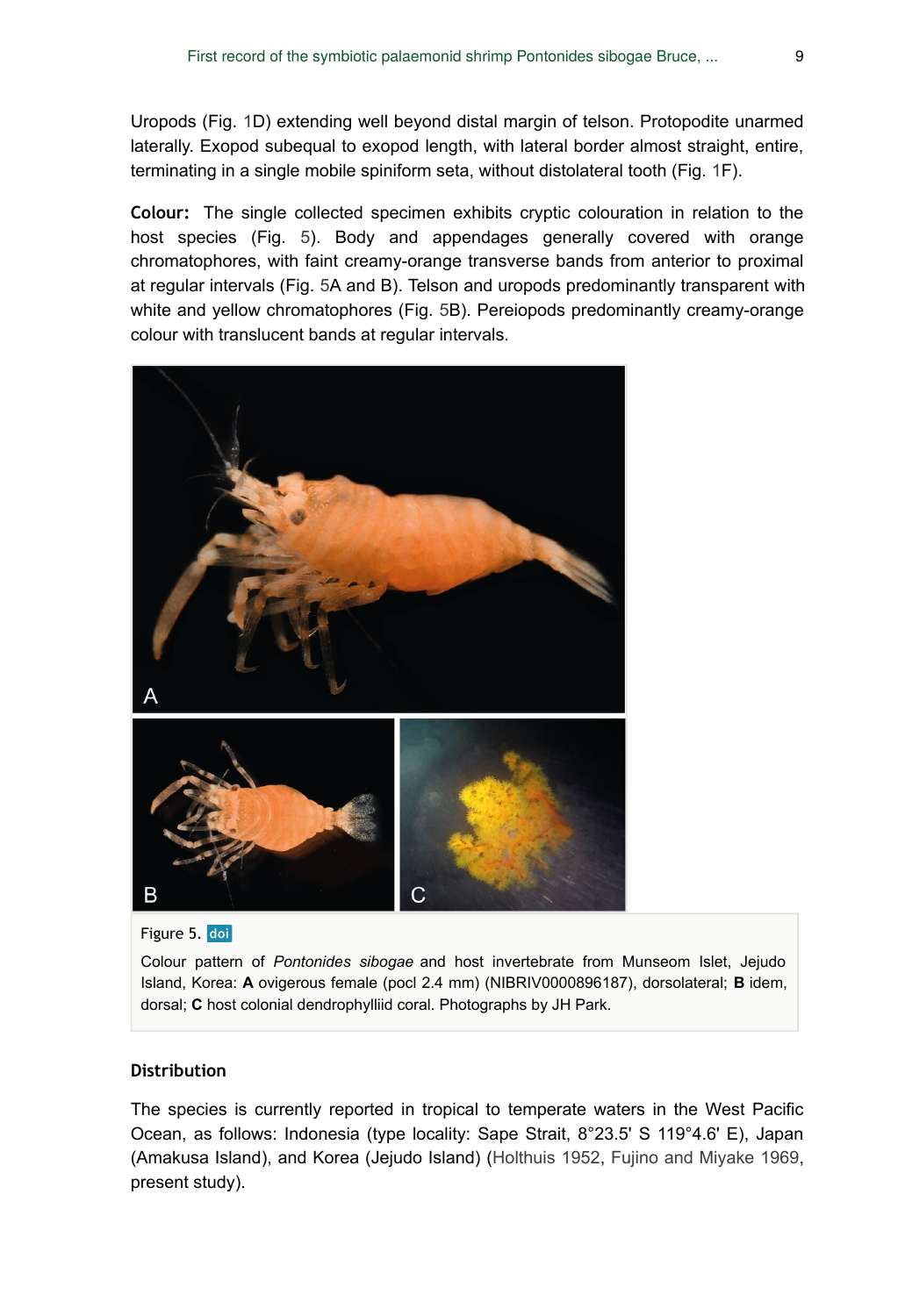## **Ecology**

The present specimen was found in association with a colonial dendrophylliid coral *Dendrophyllia* sp., with an orange coenosarc and orange-yellow tentacles (Scleractinia, Dendrophylliidae) (Fig. [5](#page-8-0)C). The host coral was only observed between 65 and 75 m depth.

# **Discussion**

The morphology of the single Korean specimen of *Pontonides sibogae* examined herein corresponds closely to the main diagnostic characters and the illustrations of the holotype [\(Holthuis 1952](#page-11-1)), as well as the supplementary descriptions and illustrations in [Fujino and](#page-10-5) [Miyake \(1969\)](#page-10-5) and [Bruce \(2005\),](#page-10-3) especially in the presence of a distinct tubercle on the eyestalk, as well as the second pereiopods with fusiform setae along the dorsal border of the ischium. However, some differences between the present material and the illustrated description of the holotype specimen are evident: (1) the carapace has two low dorsal tubercles anterior to the mid-length of the carapace on sides of mid-line (vs. without tubercles in the holotype specimen), (2) the abdominal pleura of the first to fifth somite are rounded (vs. first to fourth somite rounded only, fifth somite with narrow apex in the holotype specimen), (3) the telson has numerous dorsal fusiform setae longitudinally (vs. absence of fusiform seta on telson in the holotype specimen), and (4) the incisor process of the mandible bears 4 teeth (vs. 3 teeth in the holotype specimen). In addition, the present specimen shows a different number in the submedian spiniform setae in the posterior margin of the telson (three in Korean specimen vs. two in holotype). Similar morphological variation has been reported in other species of the genus, such as *P. ankeri* and *P. loloata* and are not considered to be anything, but infra-specific variation.

[Holthuis \(1952\)](#page-11-1) provided an illustration of the second, right side pereiopod, including the fusiform setae on the ischium dorsal margin. Based on the discussion of sexual dimorphism of the second pereiopod in [Fujino and Miyake \(1969\)](#page-10-5), especially the relatively short proportion of chela length (including palm) compared to the major second pereiopod, suggests this to be the minor pereiopod. A similar short proportion in the minor second pereiopod is evident on the female specimen from Korea (Fig. [3](#page-6-0)F). The presence of the fusiform setae has been reported on the mouth parts or pereiopods of all species of *Pontonides* [\(Holthuis 1952](#page-11-1), [Fujino and Miyake 1969,](#page-10-5) [Bruce 2005,](#page-10-3) [Marin 2007](#page-11-0)), in what has been considered to be species specific patterns. The present specimen clearly shows the fusiform setae on the ischium of the second pereiopods as with the previous records (Fig. [3](#page-6-0)C and D). However, the distribution of them on the major second pereiopod differs from what has been reported. They were described as "present on both the upper and the lower borders of the ischium" by [Fujino and Miyake \(1969\)](#page-10-5), but in the present material only occur on the upper border. The Korean specimen also has fusiform setae on the dorsal midline of the telson (Fig. [1D](#page-3-0) and E); which has not been reported previously for *P. sibogae*, nor for the other species of *Pontonides*, but could have been abraded or overlooked.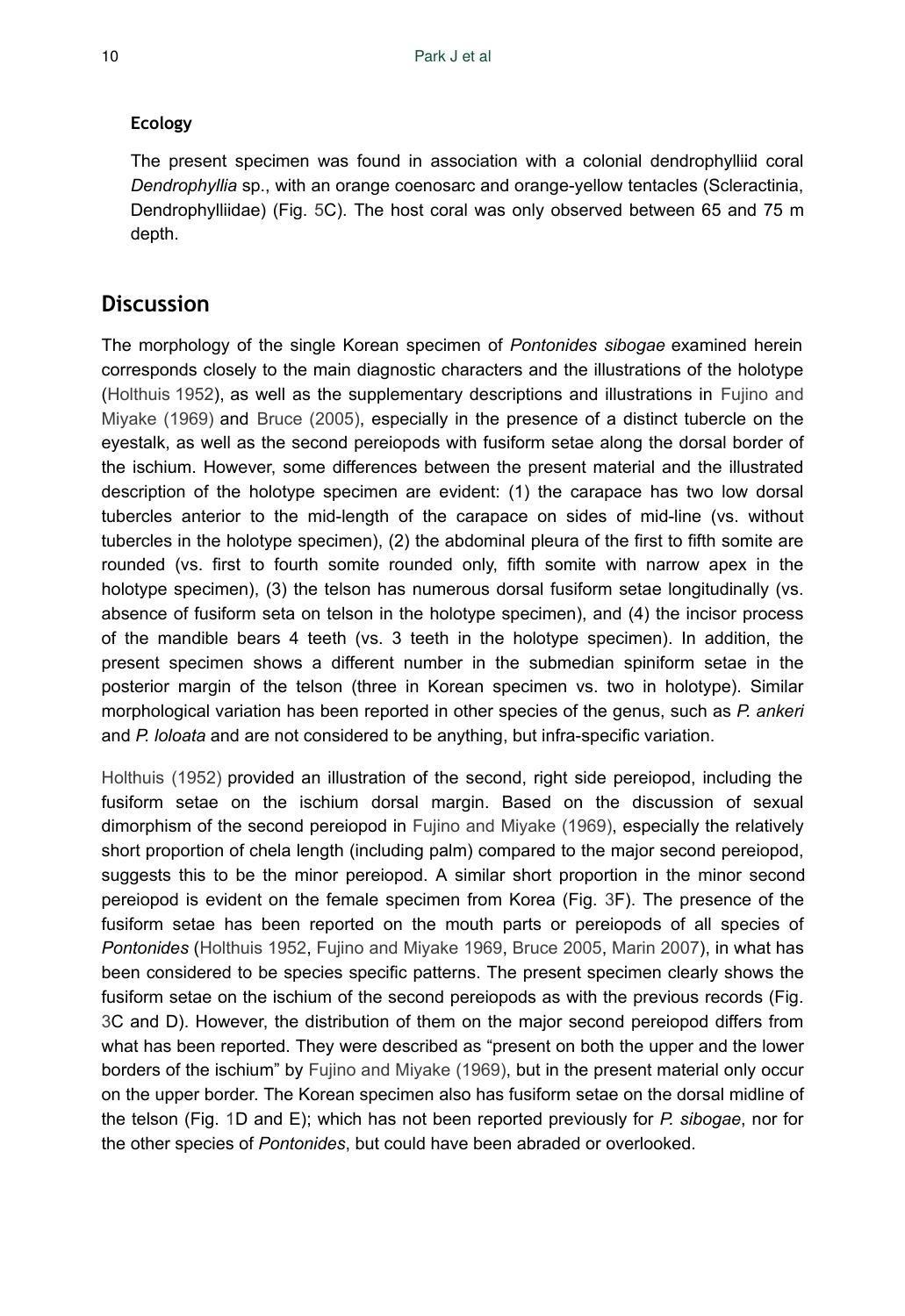The present specimen was found in association with the scleractinian coral *Dendrophyllia* sp., similar to the Japanese material in [Fujino and Miyake \(1969\)](#page-10-5). [Marin \(2007\)](#page-11-0) documented that *P. maldivensis* is also a scleractinian dendrophyllid associated species. However, *P. sibogae* can be easily distinguished from *P. maldivensis* by the presence of the tubercle on the eyestalk and the fusiform setae on the ischium of the second pereiopods only (vs. without tubercle on the eyestalk and the fusiform setae on the ischium of all five pereiopods in *P. maldivensis*).

# **Acknowledgements**

JHP is grateful to Dr. Damin Lee (Ewha Womans University) and Dr. Sang-Hui Lee (MABIK) for their assistance during the fieldwork in January 2020. JHP also expresses thanks to Prof. Won Kim (SNU) and Prof. Keith A. Crandall (George Washington University) for their research support in Korea and the USA. Project funding was provided by a grant from the National Institute of Biological Resources (NIBR202102110) and the Basic Science Research Program through the National Research Foundation of Korea (NRF) funded by the Ministry of Education (2021R1A6A3A14038556). We are grateful to the anonymous reviewers for their valuable comments on the manuscript.

# **References**

- <span id="page-10-0"></span>• Borradaile LA (1915) Notes on carides. Annals and Magazine of Natural History 15 (86): 205‑213. <https://doi.org/10.1080/00222931508693629>
- <span id="page-10-1"></span>• Borradaile LA (1917) On the Pontoniinæ. Transactions of the Linnean Society of London. 2nd Series. Zoology 17 (3): 323‑396. [https://doi.org/10.1111/j.](https://doi.org/10.1111/j.1096-3642.1917.tb00470.x) [1096-3642.1917.tb00470.x](https://doi.org/10.1111/j.1096-3642.1917.tb00470.x)
- <span id="page-10-3"></span>• Bruce AJ (2005) Pontoniine shrimps from Papua New Guinea, with description of two new genera, *Cainonia* and *Colemonia* (Crustacea: Decapoda: Palaemonidae). Memoirs of the Queensland Museum 51 (2): 333‑383.
- <span id="page-10-2"></span>• Calman WT (1939) Crustacea: Caridea. The John Murray Expedition 1933–34 Scientific Report 6 (4): 183‑224.
- <span id="page-10-7"></span>• Coleman CO (2006) Substituting time-consuming pencil drawings in arthropod taxonomy using stacks of digital photographs. Zootaxa 1360: 61-68. [https://doi.org/](https://doi.org/10.11646/ZOOTAXA.1360.1.4) [10.11646/ZOOTAXA.1360.1.4](https://doi.org/10.11646/ZOOTAXA.1360.1.4)
- <span id="page-10-4"></span>• De Grave S, Fransen CHJM (2011) Carideorum catalogus: the recent species of the dendrobranchiate, stenopodidean, procarididean and caridean shrimps (Crustacea: Decapoda). Zoologische Mededelingen 85: 195‑588.
- <span id="page-10-5"></span>• Fujino T, Miyake S (1969) Sexual dimorphism and variation in the second pereiopods of *Pontonides unciger* Calman. Occasional Papers of the Zoological Laboratory, Faculty of Agriculture, Kyushu University 2: 87‑92.
- <span id="page-10-6"></span>• Heard R (1986) Pontoniine shrimps (Decapoda: Caridea: Palaemonidae) of the northwest Atlantic, I: The genus *Neopontonides* Holthuis, 1951, with the description of *N. chacei*, new species, and the erection of *Pseudopontonides*, new genus, to receive